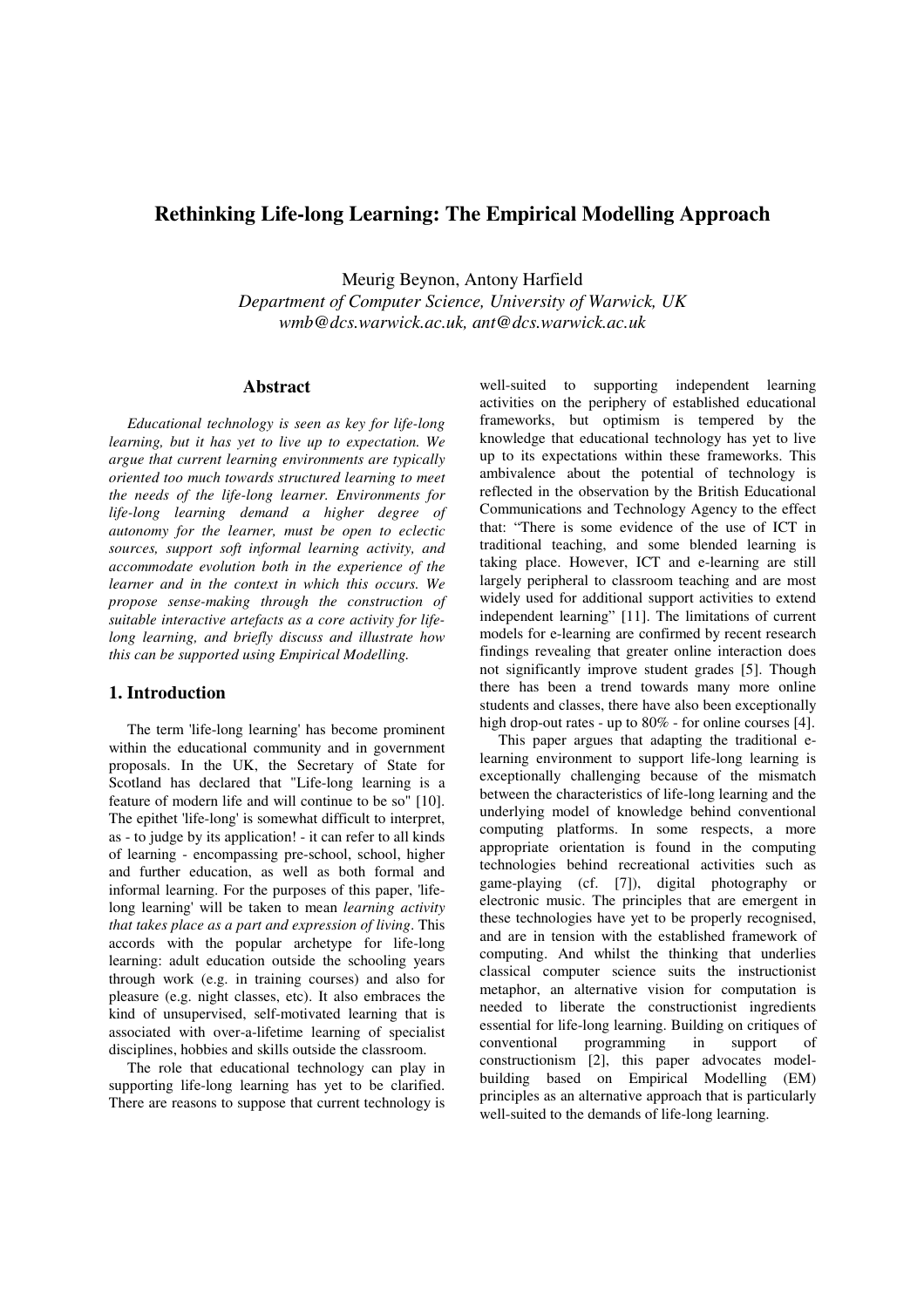### **2. Technology and life-long learning**

Technology as a medium for communication is the current driving force behind life-long learning. There are two aspects to this communication. Computers have become popular for the distribution of information since the birth of the World Wide Web, and are now commonly used as resources of downloadable course material. Developing web resources is perceived as enabling learning outside the classroom, allowing learners access to information in an ubiquitous manner. Computers have also been used for two-way communication in environments where students and teachers can interact. Such communication in support of e-learning can be synchronous, asynchronous or a combination of both. For example, a teacher can communicate with a student by email or organise an online session to instruct many students at the same time. This potentially provides universal access for learners to teachers and virtual classrooms.

Organised learning activity that exploits technology as a communication medium in these ways is not wellmatched to the needs of the life-long learner. Typical elearning environments are best-suited to supplying the framework for the systematic exposition of a discipline. Such environments perform best where the learner 'begins at the beginning' and follows the prescribed learning paths sufficiently conscientiously to enable the system to build up a useful learner profile at every stage. Ideally, it should be possible for the learner to enter the framework at any point without having to incur a large overhead in supplying the contextual information about their learning status that is required by the system. In practice, any customisation of resources to the learner has to rely heavily upon the previous history of interaction with the learning environment. This has proved to be one of the problematic issues for e-learning environments, accounting for the frustration felt by learners who wish to engage with advanced topics, but are first obliged to perform routine exercises in order to inform the system of their status.

In the context of life-long learning, the casual use of the internet both to acquire information and to use or download interactive 'learning objects' has greater promise as a model for e-learning. Though the web does not necessarily provide the electronic analogue of an accredited teacher or secure classroom, nor the structured framework of a school curriculum, it meets the needs of the independent learner in some respects. The choice of resources offers the opportunity for selfdirected learning; material is generally more selfcontained and can be accessed and adapted as required; the range of perspectives represented can be rich and wide. As in "the university of life", these potentially dangerous characteristics are virtues for learners with the appropriate level of discrimination and experience. The limitations of the web as a medium for life-long learning relate primarily to the predominantly passive and unstructured nature of the learner's interaction.

Both e-learning environments and the web typically offer relatively limited and closed forms of interaction for the learner. Because so much life-long learning is self-motivated, a greater degree of autonomy in interaction is desirable. The environment that best suits the life-long learner is then one that contains elements that are constructionist in spirit [6], and gives opportunities for learning by building. Since life-long learning also typically takes place in close association with concrete external activities, it is natural to consider using microworlds to provide a virtual environment within which exploratory learning can take place in context.

## **3. Model-building for life-long learning**

The concept of life-long learning clearly invokes an evolution over time, both in respect of the learner's experience and of the context for learning. Such evolution is of course conceived in traditional environments for e-learning, but is typically constrained to follow prescribed paths. In such environments, the learner is exposed to new concepts, experiences and contexts in a systematic fashion, and the exposition is managed in such a way as to keep track of the learner's performance. But whereas the classroom learner's experience is shaped in an artificial closed environment, that of the life-long learner is not. A mature listener who takes up an instrument late in life may appreciate certain specialist elements of musical composition and interpretation better than a young teacher. A schoolboy experienced in IT may have a good practical grasp of principles of relational database design without being familiar with the formal notion of functional dependency. The life-long learner frequently combines a sketchy explicit understanding of fundamental principles with a depth of experience and a familiarity with practical contexts of application that seems incongruous and inappropriately advanced.

In these circumstances, the e-learning environment that is designed to suit the learning purpose best under stereotypical conditions is no longer necessarily effective. It may be appropriate to address topics in any order, to make opportunistic, serendipitous links, or to change the strategy mid-process in the light of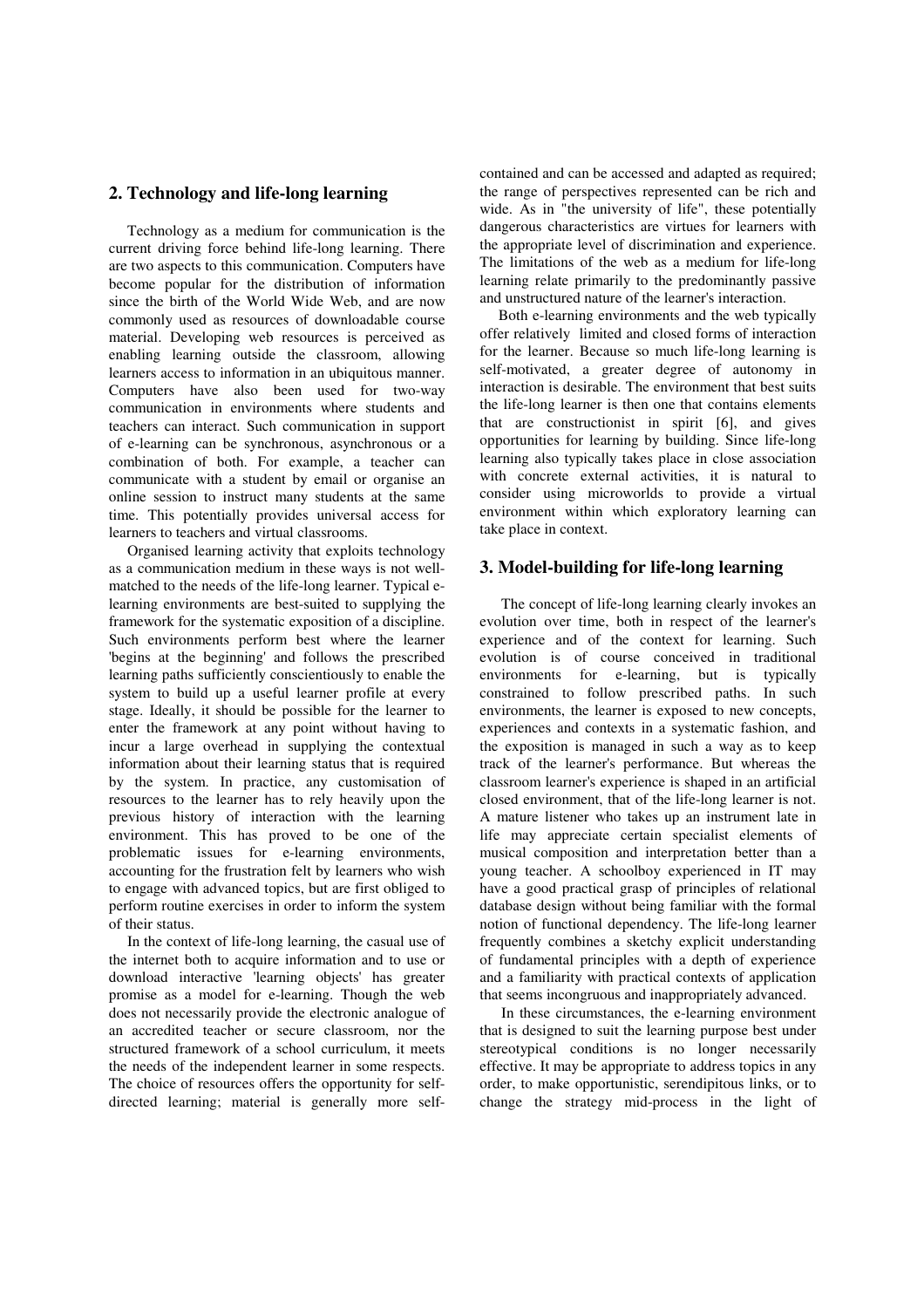

**Figure 1. Learning through model-building** 

developments in the open world outside the classroom. Such issues can only be addressed to a limited degree by the preconceived design of an e-learning system. It is hard enough to develop adaptive systems that are selective and discriminative when the learning trajectory has been comprehensively monitored; it is impossible when the learner's engagement is casual and incidental to much broader interaction in the outside world. In the typically informal and unstructured setting of life-long learning, the onus of bridging the gap between standard textbook knowledge and procedures and their often disguised or distorted reallife counterparts then has to fall upon the learner.

Such 'soft' learning needs can be addressed by developing technology to support the learner in sensemaking activities. In a life-long learning setting, this sense-making can take many forms. It may involve making a model of a situation drawn from the learner's working environment that can be used to gain a deeper understanding of what relationships and mechanisms are at work. Alternatively, it may involve a process of concretization: constructing a physical artefact to embody an abstract process whose practical relevance and application is obscure. As a prominent component of much life-long learning is the exposure and rationalisation of activities and concepts of which the learner already has implicit informal knowledge, the construction of models and artefacts cannot in general be based on a pre-existing theory. As in constructionism, the process of building can itself be a process of active learning, through which connections are made and relationships between different experiences come to be better understood.

The nature of the model-building activity that can meet the life-long learner's requirements is depicted in Figure 1. The term *artefact* is used to refer to the model that the learner builds in order to stress its physical experiential character. As discussed above, the artefact is built with some experience to be explored and better understood in mind. The experience to which the artefact itself refers may relate to a situation, to an abstract procedure, or to a phenomenon: to respect such generality, the neutral term *referent* has been adopted. The referent could be something physical, or, in the case of an artist, the referent could be an emotion or idea that their artefact will convey. The learner develops tacit knowledge of the artefact and referent through exploratory interaction motivated by establishing a close correspondence between experience of the artefact and experience of the referent. The layering in the diagram is used to convey the idea that the relationship between the artefact and its referent evolves dynamically. The context in which the artefact and referent are being experienced is constantly changing, and invokes a change in the implicit knowledge of the artefact. As is to be expected in the life-long learning setting, both the experience of the learner and the context for the exploratory interaction develop over time.

### **4. Illustrating EM for life-long learning**

Traditional e-learning environments rely upon crafting the learning context through imposing specific patterns of interaction. This is a good strategy when learning activity can follow a preconceived plan. Such environments can be built by traditional programming, where construction is driven by identifying the required use-cases and optimising for these.

By contrast, the experienced life-long learner will typically bring an individual, possibly idiosyncratic, perspective to bear on issues to be learnt. To accommodate this, a learning artefact for life-long learning needs to be conceived in quite a different way from a conventional program. As discussed in more detail in previous papers [2], Empirical Modelling (EM) is an alternative approach to computer-based model-building that suits the constructivist vision of learning depicted in Figure 1. EM entails the development of *construals*: interactive artefacts that embody the learner's personal understanding of a situation or referent. Such construals are developed by<br>imitating the relations between observables. imitating the relations between observables, dependencies and agent actions that are identified as characteristic of the referent. The process of identification and construction resembles that involved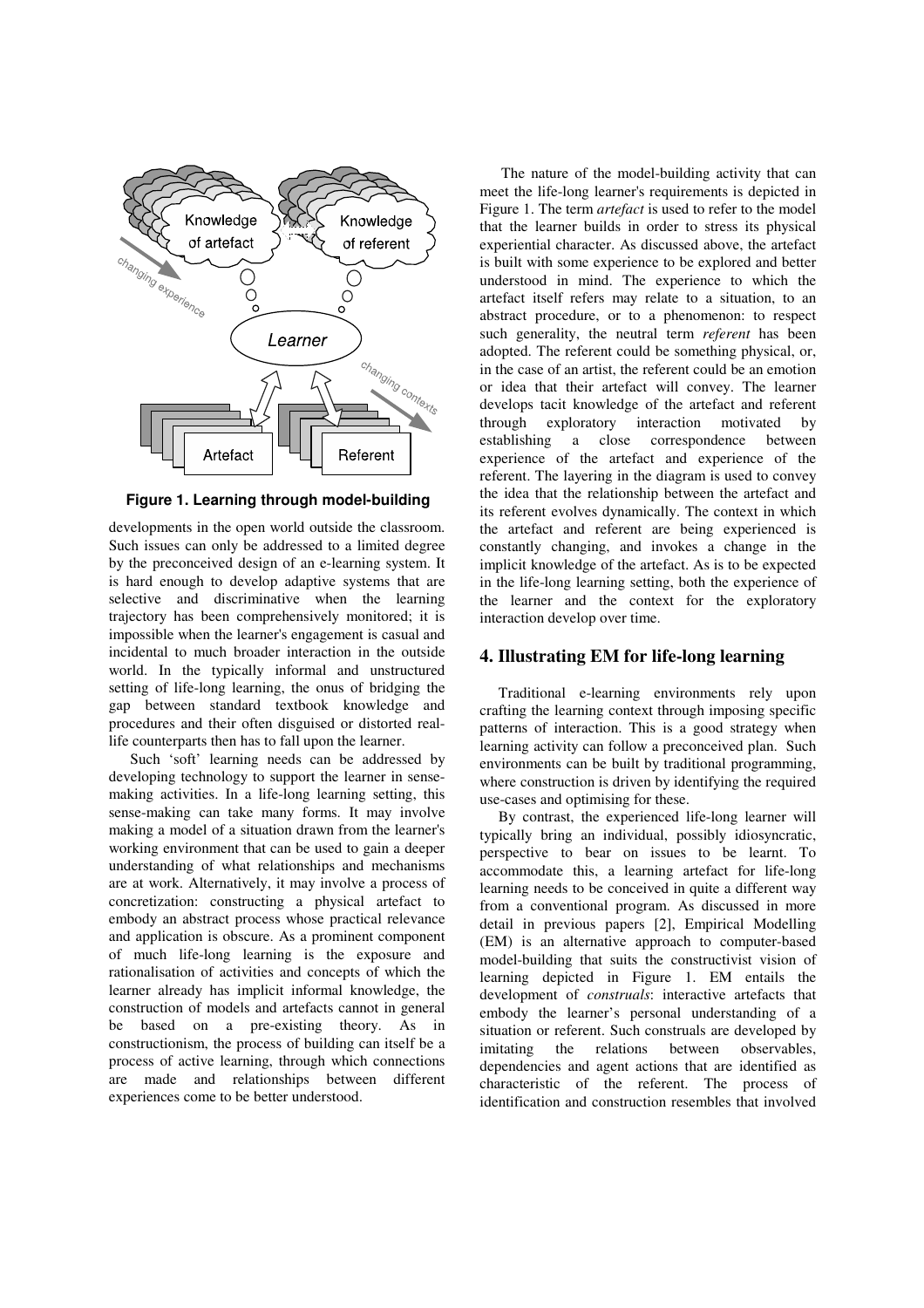

**Figure 2. A variant of the clock model** 

in developing a spreadsheet, and leads to a network of observables (cf. spreadsheet cells) and dependencies (cf. relationships between cells) that are expressed in a family of definitions, or *definitive script*. The versatility of EM as a vehicle for learning is consistent with other findings relating to the application of spreadsheet principles in learning [1].

An extended example will serve to illustrate the principles of EM in relation to life-long learning. The theme of this example – that of learning about time and clocks – is too simple to be fully representative of the applications of EM to learning (cf. [8]), but highlights many of the essential characteristics.

As remarked above, the sense-making activity depicted in Figure 1 can reflect many different kinds of learning. Relevant topics might relate for instance to: being familiar with clock mechanisms; understanding the relationship between digital and analogue representations of time; appreciating how the analogue clock concretizes abstract relationships in modulo arithmetic; or knowing how to tell the time in different languages and in different time zones. In a life-long learning context, each learner will bring a different orientation and experience to these diverse perspectives on clocks and time. The process of construal that EM supports reflects this rich and potentially confusing combination of concerns. The various perspectives and their interrelationships are reflected in variants of what can be regarded as one model, as developed in different directions according to the learner's particular needs. An important feature of this model is that in principle it concurrently offers the same potential for redefinition and adaptation to all participants in the learning – whether model-builder, teacher or learner. In this way, it can serve in many different educational roles as a learning artefact – some aspects being developed autonomously by the learner, some supplied by an expert modeller, and some adapted and customised by a teacher.

The simplest form of sense-making model takes an analogue clock as its referent (cf. the left-hand side of Figure 2). The relevant observables in this context include the current local time, the time as shown on the clock, the radius of the clockface and locations of the marks around its rim, and the lengths, colours and positions of the hands. Relevant dependencies link the position of the hands to the time as shown on the clock, which in turn may depend on the current time in a variety of ways according to the status of the clock. For instance, the clock may be stopped, fast or slow, or refer to a distant time zone. To reflect the physical integrity of the clock, the positions of the marks on the rim and the lengths of the hands depend upon the radius of the clockface. In developing the EM construal, the geometric elements of a line-drawing to depict the clock can be specified (e.g.) as points, lines and circles whose attributes are linked by definitions to scalars and textual data that represent times, dimensions and other geometric attributes such as colours and linestyles. Full details of the definitive script together with notes on its development can be found in the EM archive [12] as clockBeynon2001.

The merits of the EM construal as a learning artefact relate to the open-ended interactions that it enables. Though the clock exhibits standard modes of interaction and behaviour, its observables, dependencies and the agency to which it is subject are all open to revision at the discretion of the learner – whether or not they respect the boundaries of commonsense. This is in keeping with the principle that the engineer learns most not just by observing the clock in normal operation, but by dismantling and rebuilding it, and the user learns most by interacting with the clock in exceptional contexts and exploratory ways.

By way of simple illustration, in the clock model as described above, the positions of the hour and minute hands are independently determined by the current time. In practice, the hands of a mechanical clock are linked so that you can move the minute hand and the hour hand moves at a slower (but proportionate) rate. The clock artefact can be adapted to exhibit this behaviour by introducing the dependency that links the position of the hour hand to that of the minute hand. Underlying the design of the analogue clock as an engineering product are simple principles to connect elapsed time in hours and minutes modulo the number of minutes in an hour and hours in a day. The abstract relationships between 'time as recorded by hours and minutes elapsed in a day' and 'time as displayed on digital and analogue clocks' are given concrete expression in the variant of the original clock model shown in Figure 2. This variant is derived simply by giving visual expression to scalar relationships that are already explicit in the original clock model.

By way of further illustration, the time as shown on the clock can be redefined in such a way as be totally